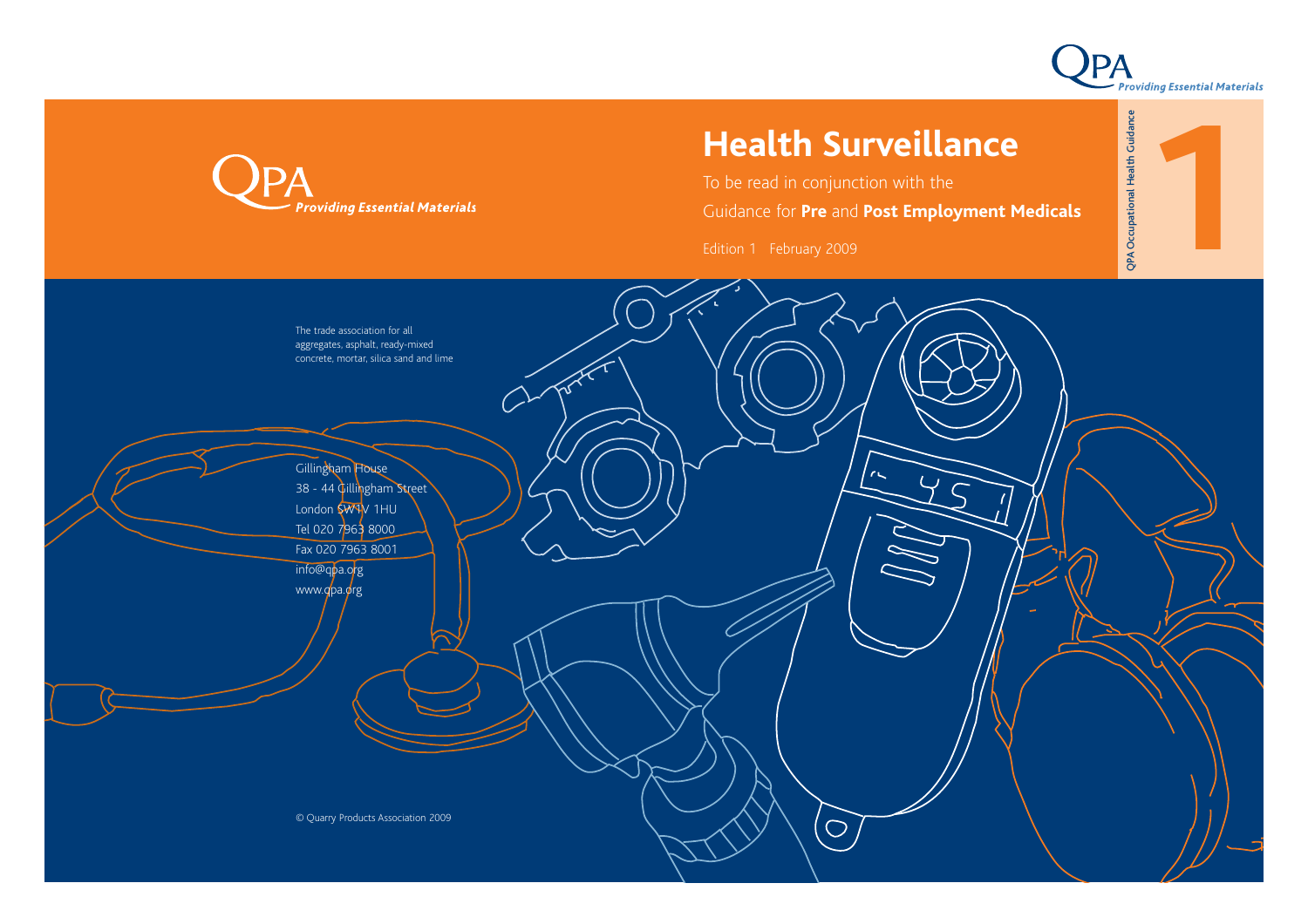## Legal Requirements

A number of regulations require health surveillance to be undertaken, the main ones being:

- **•** The Management of Health and Safety at Work Regulations 1999
- **•** The Control of Substances Hazardous to Health Regulations 2002
- **•** The Control of Noise at Work Regulations 2005
- **•** The Control of Vibration at Work Regulations 2005

Provision of health surveillance is also a feature of the EU Social Dialogue Agreement on Workers' Health Protection through the Good Handling and Use of Crystalline Silica and Products Containing it.

Health surveillance is all about looking out for early signs of work related ill health.

## Why should you read this guidance?

There is a legal requirement for Health Surveillance to be undertaken where there is a

risk of work related ill health to the workforce and where techniques exist to identify symptoms of the resulting health effects.

Health Surveillance provides periodic "snapshots" (audits) of a person's health that can be used to spot the early symptoms of work related disease / ill health. It is a useful tool for individual risk management since employers may be able to modify an individual's work activities to prevent further exposure in cases where there are early signs of disease, or potentially to prevent risks to others who may be affected by their work

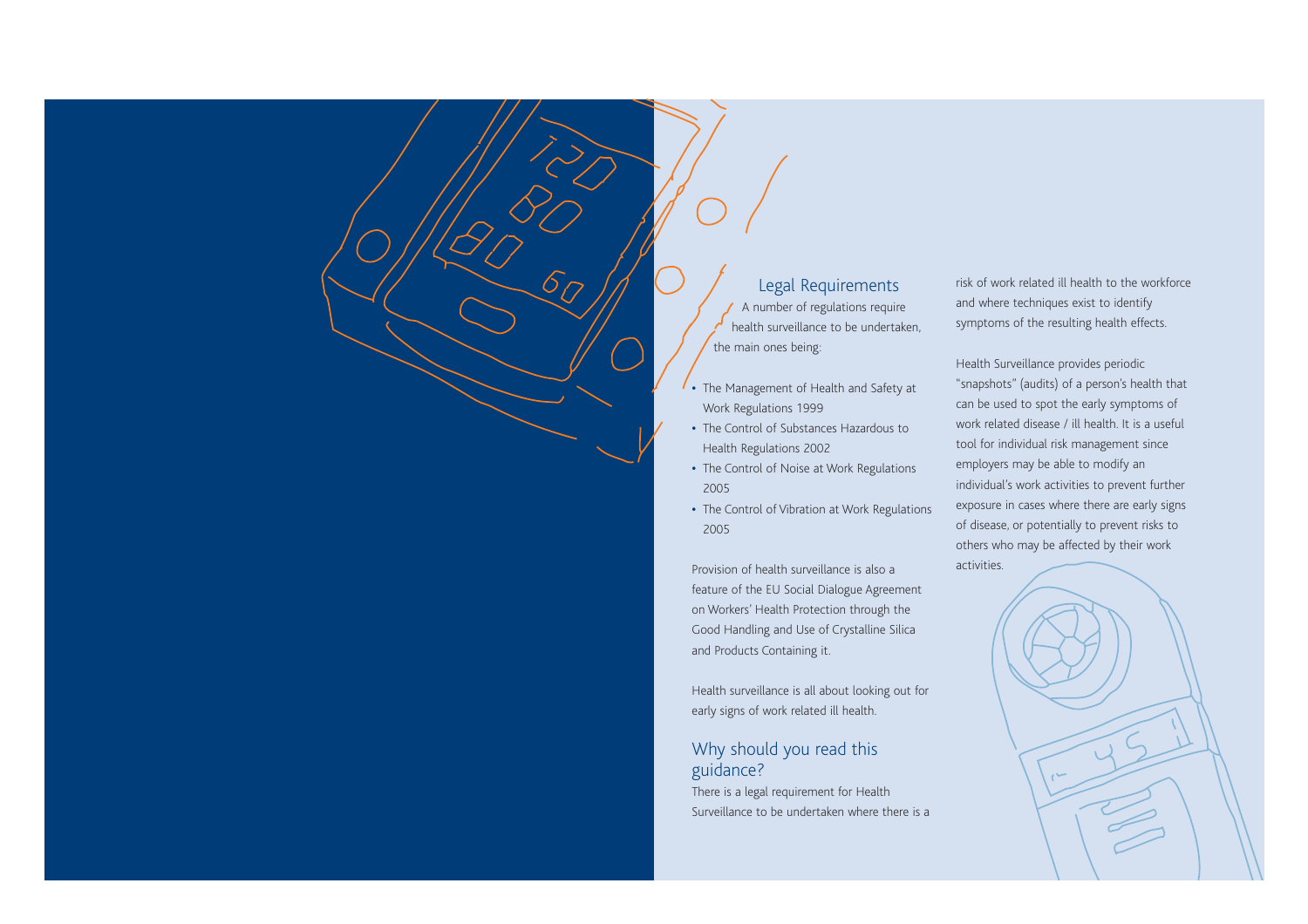

Health Surveillance is also one means by which we can check the effectiveness of the controls that are in place to manage the identified health risks. However, it is a retrospective method and it may take many years of exposure before symptoms occur.

There is increasing pressure from Employers Liability insurers to obtain information for use in defence of potential future claims.

Failure to carry out effective Health Surveillance may lead to:

- **•** Workers suffering ill health due to inadequate controls
- **•** Workers suffering worse symptoms due to failure to manage an existing health condition
- **•** Accidents/incidents to workers due to individuals being unfit for their work activities
- **•** Enforcement action by the HSE
- **•** Tighter more onerous controls implemented by the regulator
- **•** Personal injury claims against the Company **•** Higher insurance premiums

Health surveillance checks also provide opportunity for workers to be advised on lifestyle factors which could affect their overall health.

### Paybacks/Benefits to the business

- **•** Effective risk management of the workforce regarding risks to their health
- **•** Improved performance from the workforce
- **•** Early identification of any work related illness
- **•** Raises individuals' awareness of health issues
- **•** Reduces the risk of injury claims and prosecution
- **•** Potential reduction in employer's liability insurance premiums

"Good health is good business" is a valid maxim.

Benefits to the individual worker – timely information on health issues affecting them.

## What specific activities in the workplace are affected?

Activities in the minerals industry can lead to occupational exposure to noise, vibration, silica dust, chemicals, gases, fumes, ionising and non-ionising radiation etc. Potential synergistic effects in smokers (overlap with lifestyle factors). Increasing use of VDUs in the workplace may give rise to eyesight problems. Manual handling / other musculoskeletal injuries are major causes of lost time.

Good eyesight and hearing are essential for safety reasons, especially when operating or working in the vicinity of machinery.

## Guidance currently available

The HSE website offers detailed guidance http://www.hse.gov.uk/pubns/indg304.pdf

- **•** The Control of Substances Hazardous to Health Regulations 2002
- **•** COSHH Approved Code of Practice and Guidance (5th edition)
- **•** ACoP L21 Management of health and

#### safety at work

- **•** Occupational Health Management in the Quarry Industry
- http//:www.hse.gov.uk/aboutus/meetings/ qnjac/qnjac-ohg.pdf
- **•** HS(G)61 "Health Surveillance at work"

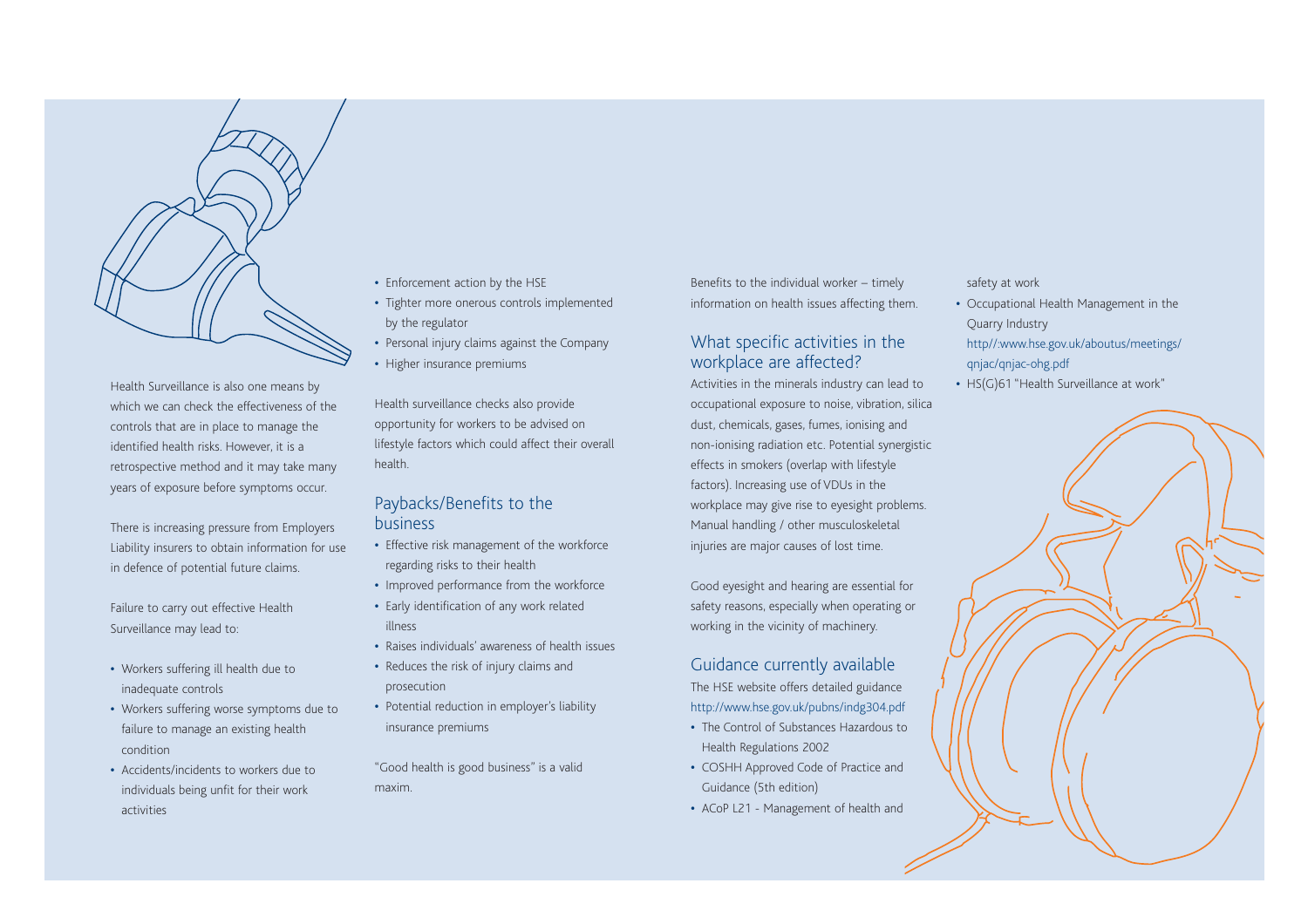- **•** HSE COSHH Essentials G404 "Health Surveillance for those exposed to Respirable Crystalline Silica (RCS)" http://www.hse.gov.uk/pubns/guidance/ g404.pdf
- **•** EU Social Dialogue Agreement on RCS www.nepsi.eu
- **•** Control of Noise at Work Regulations Guidance on Regulations
- **•** Control of Vibration at Work Regulations Guidance on Regulations

#### USEFUL CONTACTS

HSE website; http://www.hse.gov.uk/ Contact details for HSE books; 01787 881165 Safequarry Website http://www.Safequarry.com QPA Website http://www.qpa.org/ Employment Medical Advisory Service office location https://www.hse.gov.uk/forms/health/ emasoffices.htm

Good practice currently available Health surveillance medical every three years using the following protocol:

1. Completion of general health, lifestyle and

Occupational Health Questionnaire completed by a Nurse or Doctor.

- 2. Review of noise exposure, past and present hearing problems.
- 3. Audiometry tests.
- 4. Vision questionnaire.
- 5. Vision screen.
- 6. Respiratory questionnaire.
- 7. Lung function testing.
- 8. Skin review.
- 9. Musculo-skeletal review, particularly for upper limb, spine and vibration disorders. 10. Height, weight and body mass index
- 11. Blood pressure
- 12. Urine analysis

This protocol should be supplemented by the following annual surveillance for high risk activities:

- 1. Completion of general health, lifestyle and Occupational Health Questionnaire completed by a Nurse or Doctor.
- 2. Lung function testing

(This is the protocol provided by Norwich Union Occupational Health)

During the screening the Occupational Health Nurse can decide if more detailed investigation is required in any area, especially where the proposed activity presents specific risks. E.g. shift work and work in confined spaces

Such a protocol is normally applied only to direct employees. However, companies may consider offering medicals to any long term contractors and temporary staff who work exclusively (or nearly exclusively) for them.

Note that chest X-rays provide a useful tool in the early detection of lung disease. However they present their own risks due to exposure to ionising radiation. Advice should be sought from an occupational physician to determine whether chest X rays are an appropriate

addition to routine health surveillance medicals.

#### NOTE:

- 1. For contractors, there are proposals within QPA to trial a health surveillance "passport" scheme.
- 2. It is unlikely that a normal GP will be competent to provide this service, thus advice from an occupational physician should be sought.

HSE Silica Essentials http://www.hse.gov.uk/ pubns/guidance/qyseries.htm Social Dialogue Agreement on RCS (including Good Practice Guide) - www.nepsi.eu